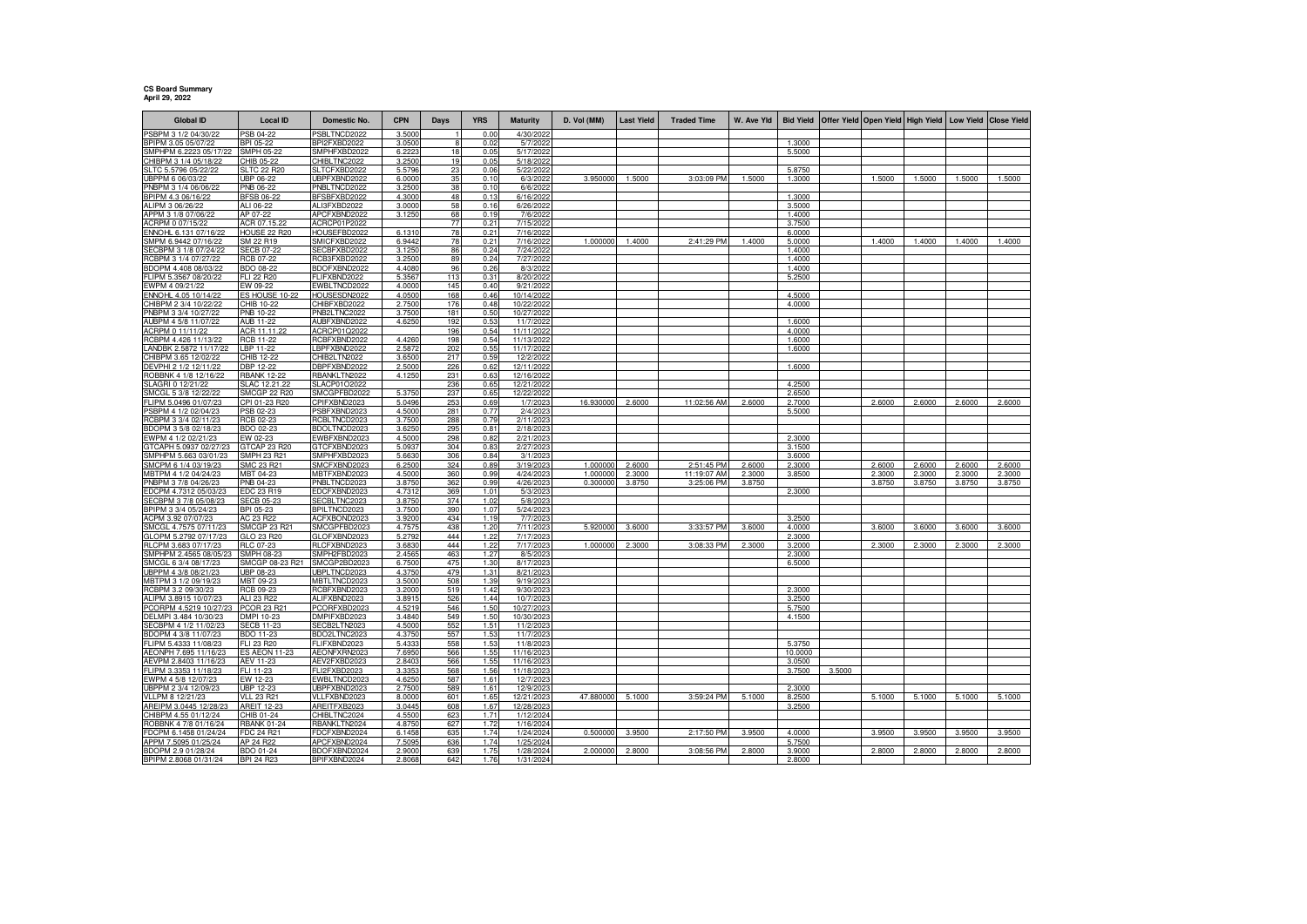| <b>Global ID</b>                               | <b>Local ID</b>                       | Domestic No.                 | <b>CPN</b>       | Days         | <b>YRS</b>   | <b>Maturity</b>        | D. Vol (MM) | <b>Last Yield</b> | <b>Traded Time</b> | W. Ave Yld |                  | Bid Yield Offer Yield Open Yield |        |        |        | High Yield Low Yield Close Yield |
|------------------------------------------------|---------------------------------------|------------------------------|------------------|--------------|--------------|------------------------|-------------|-------------------|--------------------|------------|------------------|----------------------------------|--------|--------|--------|----------------------------------|
| TELPM 5.2813 02/06/24                          | <b>TEL 24 R21</b>                     | FELFXBND2024                 | 5.2813           | 648          | 1.77         | 2/6/2024               |             |                   |                    |            | 5.5000           |                                  |        |        |        |                                  |
| PSBPM 5 02/09/24                               | PSB 02-24                             | PSBLTNCD2024                 | 5.0000           | 651          | 1.78         | 2/9/2024               |             |                   |                    |            |                  |                                  |        |        |        |                                  |
| CHIBPM 2 1/2 02/18/24                          | CHIB 02-24                            | CHIBFXBD2024                 | 2.5000           | 660          | 1.81         | 2/18/2024              |             |                   |                    |            | 2.5000           |                                  |        |        |        |                                  |
| CPGPM 4.8467 03/01/24                          | CPG 03-24                             | CPGIFXBD2024                 | 4.8467           | 672          | 1.84         | 3/1/2024               | 1.250000    | 4.7500            | 10:12:18 AM        | 4.7500     | 7.3750           |                                  | 4.7500 | 4.7500 | 4.7500 | 4.7500                           |
| SMCPM 5.284 03/01/24                           | SMC 24 R22                            | SMCFXBND2024                 | 5.2840           | 672          | 1.84         | 3/1/2024               |             |                   |                    |            | 4.0000           |                                  |        |        |        |                                  |
| STIEPM 5.8085 03/23/24                         | STIESG 24 R22                         | STIGFXBD2024                 | 5.8085           | 694          | 1.90         | 3/23/2024              |             |                   |                    |            | 9.3500           |                                  |        |        |        |                                  |
| MEGPM 5.3535 03/28/24<br>RCBPM 5 1/2 03/28/24  | MEG 24 R22<br>RCB 03-24               | MEGFXBND2024<br>RCBLTNCD2024 | 5.353<br>5.5000  | 699<br>699   | 1.91<br>1.91 | 3/28/2024<br>3/28/2024 |             |                   |                    |            | 5.7500           |                                  |        |        |        |                                  |
| TOLPM 5 1/2 03/31/24                           | <b>MNTC 24 R21</b>                    | MNTCFXBD2024                 | 5.5000           | 702          | 1.92         | 3/31/2024              |             |                   |                    |            | 6.0000           |                                  |        |        |        |                                  |
| SMBPM 6 04/02/24                               | SMB 24 R21                            | SMBFXBND2024                 | 6.0000           | 704          | 1.93         | 4/2/2024               | 1.000000    | $-4.1000$         | 2:48:51 PM         | 4.1000     | 5.3750           |                                  | 4.1000 | 4.1000 | 4.1000 | 4.1000                           |
| SMPM 3.3613 04/02/24                           | SM 04-24                              | SMIC2FBD2024                 | 3.3613           | 704          | 1.93         | 4/2/2024               |             |                   |                    |            | 2.9000           |                                  |        |        |        |                                  |
| MBTPM 5 3/8 04/04/24                           | MBT 04-24                             | MBT2LTNC2024                 | 5.3750           | 706          | 1.93         | 4/4/2024               |             |                   |                    |            |                  |                                  |        |        |        |                                  |
| PBC 5 5/8 04/08/24                             | <b>PBCOM 04-24</b>                    | PBCOMLTN2024                 | 5.6250           | 710          | 1.94         | 4/8/2024               |             |                   |                    |            |                  |                                  |        |        |        |                                  |
| PCORPM 7.8183 04/19/24                         | <b>PCOR 24 R22</b>                    | PCORFXBD2024                 | 7.8183           | 721          | 1.97         | 4/19/2024              |             |                   |                    |            | 5.0000           |                                  |        |        |        |                                  |
| SMCGL 7.1783 04/24/24                          | SMCGP 04-24 R22                       | SMCGP2BD2024                 | 7.1783           | 726          | 1.99         | 4/24/2024              | 146.400000  | 4.7500            | 11:59:26 AM        | 4.7500     | 4.5500           |                                  | 4.7500 | 4.7500 | 4.7500 | 4.7500                           |
| SMPHPM 5.1683 05/18/24                         | SMPH 05-24 R22                        | SMPH2FBD2024                 | 5.1683           | 750          | 2.05         | 5/18/2024              |             |                   |                    |            | 4.1500           |                                  |        |        |        |                                  |
| RCBPM 3 05/21/24                               | <b>RCB 05-24</b>                      | RCBFXBND2024                 | 3.0000           | 753          | 2.06         | 5/21/2024              |             |                   |                    |            | 3.0000           |                                  |        |        |        |                                  |
| ACPM 3.026 05/28/24                            | AC 05-24                              | ACFXBOND2024                 | 3.026            | 760          | 2.08         | 5/28/2024              |             |                   |                    |            | 4.5000           |                                  |        |        |        |                                  |
| AEVPM 6.0157 06/18/24                          | <b>AEV 24 R23</b>                     | AEVFXBND2024                 | 6.015            | 781          | 2.14         | 6/18/2024              |             |                   |                    |            | 5.5000           |                                  |        |        |        |                                  |
| EDCPM 2.8565 06/25/24                          | EDC 06-24 R23                         | EDCFXBND2024                 | 2.856            | 788          | 2.16         | 6/25/2024              |             |                   |                    |            | 2.7000           |                                  |        |        |        |                                  |
| MBTPM 3 7/8 07/20/24                           | MBT 07-24                             | MBTLTNCD2024                 | 3.875            | 813          | 2.23         | 7/20/2024              |             |                   |                    |            |                  |                                  |        |        |        |                                  |
| DDPM 6.0952 07/21/24                           | DD 24 R22                             | DDFXBOND2024                 | 6.0952           | 814          | 2.23         | 7/21/2024              |             |                   |                    |            | 6.7500           |                                  |        |        |        |                                  |
| GTCAPH 5 5/8 08/07/24                          | GTCAP 24 R2<br>VI L 24 R23            | GTCFXBND2024                 | 5.6250           | 831          | 2.28         | 8/7/2024               | 37.450000   | 5.0000            | 3:59:04 PM         | 5.0000     | 6.0000           |                                  | 5.0000 | 5.0000 | 5.0000 | 5.0000                           |
| VLLPM 5.7512 08/08/24                          | PHN 24 R23                            | VLLFXBND2024                 | 5.7512           | 832          | 2.28         | 8/8/2024               |             |                   |                    |            | 7.8500           |                                  |        |        |        |                                  |
| BACNOT 3.5335 08/20/24<br>PNBPM 5 3/4 08/27/24 | PNB 08-24                             | PHNFXBND2024<br>PNBLTNCD2024 | 3.5335<br>5.7500 | 844<br>851   | 2.31<br>2.33 | 8/20/2024<br>8/27/2024 |             |                   |                    |            | 5.7500           |                                  |        |        |        |                                  |
| SMPHPM 5.7417 09/01/24                         | <b>SMPH 24 R21</b>                    | SMPHFXBD2024                 | 5.7417           | 856          | 2.34         | 9/1/2024               |             |                   |                    |            | 5.8500           |                                  |        |        |        |                                  |
| DNLPM 2.7885 09/14/24                          | DNL 09-24                             | DNLFXBND2024                 | 2.7885           | 869          | 2.38         | 9/14/2024              |             |                   |                    |            | 3.8500           |                                  |        |        |        |                                  |
| ALIPM 4.758 09/30/24                           | ALI 24 R22                            | ALI2FXBD2024                 | 4.7580           | 885          | 2.42         | 9/30/2024              |             |                   |                    |            | 4.7500           |                                  |        |        |        |                                  |
| SMCPM 5.55 10/04/24                            | SMC 10-24 R22                         | SMC2FXBD2024                 | 5.5500           | 889          | 2.43         | 10/4/2024              |             |                   |                    |            | 4.7000           |                                  |        |        |        |                                  |
| BDOPM 5 3/8 10/12/24                           | BDO 10-24                             | BDOLTNCD2024                 | 5.3750           | 897          | 2.46         | 10/12/2024             |             |                   |                    |            |                  |                                  |        |        |        |                                  |
| FLIPM 5.6389 12/04/24                          | FLI 24 R21                            | FLIFXBND2024                 | 5.6389           | 950          | 2.60         | 12/4/2024              |             |                   |                    |            | 5.7500           |                                  |        |        |        |                                  |
| SMCGL 6 1/4 12/22/24                           | SMCGP 24 R22                          | SMCGPFBD2024                 | 6.2500           | 968          | 2.65         | 12/22/2024             |             |                   |                    |            | 4.7500           |                                  |        |        |        |                                  |
| ALCOPM 6.3517 02/06/25                         | ALCO 25 B23                           | ALCOFXBD2025                 | 6.3517           | 1014         | 2.78         | 2/6/2025               |             |                   |                    |            | 6.6000           |                                  |        |        |        |                                  |
| ACPM 4.82 02/10/25                             | AC 25 R23                             | ACFXBOND2025                 | 4.8200           | 1018         | 2.79         | 2/10/2025              |             |                   |                    |            | 4.8500           |                                  |        |        |        |                                  |
| SMPM 3.5915 02/18/25                           | SM 02-25                              | SMICFXBD2025                 | 3.5915           | 1026         | 2.81         | 2/18/2025              |             |                   |                    |            | 4.0000           |                                  |        |        |        |                                  |
| RLCPM 4.9344 02/23/25                          | RLC 02-25                             | <b>RLCEXBND2025</b>          | 4.9344           | 1031         | 2.82         | 2/23/2025              |             |                   |                    |            | 6.5000           |                                  |        |        |        |                                  |
| SMPHPM 6.0804 03/01/25                         | SMPH 03-25 R23                        | SMPH2FBD2025                 | 6.0804           | 1037         | 2.84         | 3/1/2025               |             |                   |                    |            | 5.0500           |                                  |        |        |        |                                  |
| FBPM 5.05 03/10/25                             | SMFB 25 R23                           | MFBFXBD2025                  | 5.0500           | 1046         | 2.86         | 3/10/2025              | 6.000000    | 4.6500            | 2:01:15 PM         | 4.6500     | 4.9000           |                                  | 4.6500 | 4.6500 | 4.6500 | 4.6500                           |
| SMCPM 6 5/8 03/19/2                            | SMC 25 R23                            | SMCFXBND2025                 | 6.6250           | 1055         | 2.89         | 3/19/2025              | 11.940000   | 4.6000            | 3:59:43 PM         | 4.6293     | 3.1000           |                                  | 4.9500 | 4.9500 | 4.6000 | 4.6000                           |
| SECBPM 4 03/23/25                              | <b>SECB 03-25</b><br>SMPH K 03-25 R23 | SECBLTNC2025                 | 4.0000           | 1059         | 2.90<br>2.91 | 3/23/2025              |             |                   |                    |            |                  |                                  |        |        |        |                                  |
| SMPHPM 4.8643 03/25/25<br>BDOPM 4 03/27/25     | BDO 03-25                             | SMPH3FBD2025<br>BDOLTNCD2025 | 4.8643<br>4.0000 | 1061<br>1063 | 2.91         | 3/25/2025<br>3/27/2025 |             |                   |                    |            | 5.0500           |                                  |        |        |        |                                  |
| PNBPM 4 3/8 04/11/25                           | PNB 04-25                             | PNBLTNCD2025                 | 4.3750           | 1078         | 2.95         | 4/11/2025              |             |                   |                    |            |                  |                                  |        |        |        |                                  |
| BPIPM 4 04/25/25                               | BPI 04-25                             | BPILTNCD2025                 | 4.0000           | 1092         | 2.99         | 4/25/2025              |             |                   |                    |            |                  |                                  |        |        |        |                                  |
| ALIPM 3.6262 05/04/25                          | ALI 05-25 R23                         | ALI4FXBD2025                 | 3.6262           | 1101         | 3.01         | 5/4/2025               |             |                   |                    |            | 6.5000           |                                  |        |        |        |                                  |
| SLTC 6.4872 05/22/25                           | <b>SLTC 25 R22</b>                    | SLTCFXBD2025                 | 6.4872           | 1119         | 3.06         | 5/22/2025              |             |                   |                    |            | 6.0000           |                                  |        |        |        |                                  |
| SECBPM 4 06/17/25                              | <b>SECB 06-25</b>                     | SECB2LTN2025                 | 4.0000           | 1145         | 3.14         | 6/17/2025              |             |                   |                    |            |                  |                                  |        |        |        |                                  |
| VLLPM 5.6992 06/18/25                          | <b>VLL 25 R22</b>                     | VLL2FXBD2025                 | 5.6992           | 1146         | 3.14         | 6/18/2025              |             |                   |                    |            | 6.0000           |                                  |        |        |        |                                  |
| TOLPM 6.6407 07/04/25                          | <b>NLEX 25 R23</b>                    | NLEXFXBD2025                 | 6.6407           | 1162         | 3.18         | 7/4/2025               |             |                   |                    |            | 3.3500           | 3.2500                           |        |        |        |                                  |
| APPM 3.935 07/06/25                            | AP 25 R23                             | APCFXBND2025                 | 3.9350           | 1164         | 3.19         | 7/6/2025               |             |                   |                    |            | 4.3000           |                                  |        |        |        |                                  |
| ENNOHL 6.8666 07/16/25                         | <b>HOUSE 25 R22</b>                   | HOUSEFBD2025                 | 6.8666           | 1174         | 3.21         | 7/16/2025              |             |                   |                    |            | 6.5000           |                                  |        |        |        |                                  |
| RLCPM 3.8 07/17/25                             | RLC 07-25                             | RLC2FXBD2025                 | 3.8000           | 1175         | 3.22         | 7/17/2025              |             |                   |                    |            | 4.0000           |                                  |        |        |        |                                  |
| SECBPM 4 08/05/25                              | <b>SECB 08-25</b>                     | SECB3LTN2025                 | 4.0000           | 1194         | 3.27         | 8/5/2025               |             |                   |                    |            |                  |                                  |        |        |        |                                  |
| AEVPM 3.2977 08/09/25                          | AEV 08-25 R23<br>FLI 25 R22           | AEV2FXBD2025                 | 3.2977           | 1198         | 3.28         | 8/9/2025               |             |                   |                    |            | 4.9000           |                                  |        |        |        |                                  |
| FLIPM 5.7139 08/20/25<br>BANKCM 4 1/2 09/17/25 | BOC 09-25                             | FLIFXBND2025<br>BOCLTNCD2025 | 5.7139<br>4.5000 | 1209<br>1237 | 3.31<br>3.39 | 8/20/2025<br>9/17/2025 |             |                   |                    |            | 5.0000           |                                  |        |        |        |                                  |
| ALIPM 3.862 09/29/25                           | ALL 25 R23                            | ALI3FXBD2025                 | 3.8620           | 1249         | 3.42         | 9/29/2025              |             |                   |                    |            | 5.5000           |                                  |        |        |        |                                  |
| PCORPM 3.4408 10/12/25                         | PCOR 10-25                            | PCOR2FXB2025                 | 3.4408           | 1262         | 3.46         | 10/12/2025             |             |                   |                    |            | 5.5000           |                                  |        |        |        |                                  |
| PCORPM 8.0551 10/19/25                         | <b>PCOR 25 R23</b>                    | PCORFXBD2025                 | 8.0551           | 1269         | 3.47         | 10/19/2025             |             |                   |                    |            | 5.3000           |                                  |        |        |        |                                  |
| ALIPM 4 3/4 10/25/25                           | ALI 25 R22                            | ALI2FXBD2025                 | 4.7500           | 1275         | 3.49         | 10/25/2025             |             |                   |                    |            | 5.2500           |                                  |        |        |        |                                  |
| DELMPI 3.7563 10/30/25                         | DMPI 25 R24                           | DMPIFXBD2025                 | 3.7563           | 1280         | 3.50         | 10/30/2025             |             |                   |                    |            | 4.9000           | 4.4250                           |        |        |        |                                  |
| AEVPM 3.3059 11/16/25                          | AEV 25 R23                            | AEVFXBND2025                 | 3.3059           | 1297         | 3.55         | 11/16/2025             |             |                   |                    |            | 3.4000           |                                  |        |        |        |                                  |
| SMPHPM 4.799 11/25/25                          | <b>SMPH 25 R23</b>                    | SMPHFXBD2025                 | 4.7990           | 1306         | 3.58         | 11/25/2025             | 7.000000    | 4.9000            | 3:25:45 PM         | 4.9000     | 5.7500           |                                  | 4.9000 | 4.9000 | 4.9000 | 4.9000                           |
| APPM 3.9992 12/02/25                           | AP 12-25 R23                          | APC2FXBD2025                 | 3.9992           | 1313         | 3.60         | 12/2/2025              |             |                   |                    |            | 5.1500           |                                  |        |        |        |                                  |
| MERPM 4 7/8 12/12/25                           | MER 25 R20                            | MERFXBND2025                 | 4.8750           | 1323         | 3.62         | 12/12/2025             | 5.440000    | 4.9000            | 2:58:50 PM         | 4.9285     | 5.5000           |                                  | 4.9500 | 4.9500 | 4.9000 | 4.9000                           |
| FLIPM 4.503 12/21/25                           | FLI 25 R24                            | FLI2FXBD2025                 | 4.5030           | 1332         | 3.65         | 12/21/2025             |             |                   |                    |            | 5.2500           |                                  |        |        |        |                                  |
| VLLPM 8 1/4 12/21/25                           | <b>VLL 25 R23</b>                     | VLLFXBND2025                 | 8.2500           | 1332         | 3.65         | 12/21/2025             |             |                   |                    |            | 8.5000           |                                  |        |        |        |                                  |
| SMPHPM 3.8547 02/05/2                          | SMPH 26 R24                           | SMPH2FBD2026                 | 3.8547           | 1378         | 3.77         | 2/5/2026               |             |                   |                    |            | 5.2500           |                                  |        |        |        |                                  |
| UBPPM 3 3/8 03/09/26                           | UBP 03-26                             | UBPFXBND2026                 | 3.3750           | 1410         | 3.86         | 3/9/2026               |             |                   |                    |            |                  |                                  |        |        |        |                                  |
| APPM 3.8224 03/16/26                           | AP 26 R24                             | APC3FXBD2026                 | 3.8224           | 1417         | 3.88         | 3/16/2026              |             |                   |                    |            | 5.5000           |                                  |        |        |        |                                  |
| ALIPM 4.85 03/23/26                            | ALI 26 R23                            | ALIFXBND2026                 | 4.8500           | 1424         | 3.90         | 3/23/2026              |             |                   |                    |            | 5.4500           |                                  |        |        |        |                                  |
| SMCGL 7.6 04/24/26<br>ALIPM 6.369 05/06/26     | <b>SMCGP 26 R24</b><br>ALI 26 R24     | SMCGP2BD2026<br>ALI2FXBD2026 | 7.6000<br>6.3690 | 1456<br>1468 | 3.99<br>4.02 | 4/24/2026<br>5/6/2026  |             |                   |                    |            | 5.5000<br>5.5000 |                                  |        |        |        |                                  |
| FLIPM 4.1838 05/18/26                          | FLI 26 B23                            | FLIFXBND2026                 | 4.1838           | 1480         | 4.05         | 5/18/2026              |             |                   |                    |            | 6.0000           |                                  |        |        |        |                                  |
| ACPM 3.7874 05/28/26                           | AC 05-26 R24                          | ACFXBOND2026                 | 3.7874           | 1490         | 4.08         | 5/28/2026              |             |                   |                    |            | 5.0000           |                                  |        |        |        |                                  |
| EDCPM 3.7305 06/25/26                          | EDC 06-26 R24                         | EDCFXBND2026                 | 3.7305           | 1518         | 4.16         | 6/25/2026              |             |                   |                    |            | 5.5000           |                                  |        |        |        |                                  |
| RCBPM 4.18 06/30/26                            | <b>RCB 06-26</b>                      | RCBFXBLT2026                 | 4.1800           | 1523         | 4.17         | 6/30/2026              |             |                   |                    |            |                  |                                  |        |        |        |                                  |
| SMCGL 5.1792 07/11/26                          | <b>SMCGP 26 R23</b>                   | SMCGPFBD2026                 | 5.1792           | 1534         | 4.20         | 7/11/2026              |             |                   |                    |            | 6.5000           |                                  |        |        |        |                                  |